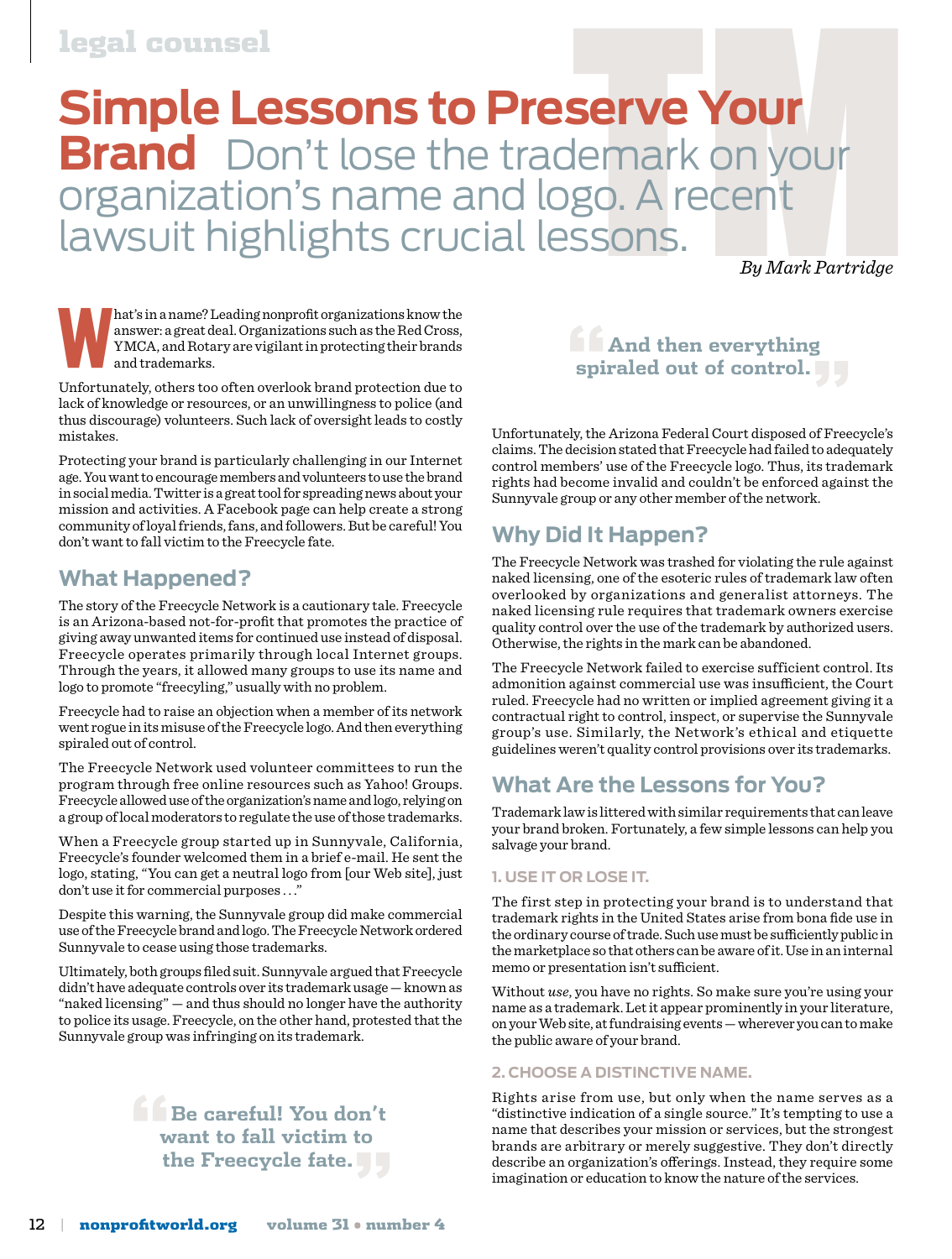This accessible, affordable book explores the specific nature and causes of bullying in the nonprofit and social service sectors. Bullying is dangerous; it is pervasive; and it is never okay. It is time to be part of the solution—stop workplace bullying and help create safe, healthy work environments for everyone.

# **"Make sure you're using your name as a trademark."**

For example, calling an organization that provides adoption services THE CRADLE is better than a merely descriptive or generic name such as ILLINOIS ADOPTION AGENCY. Other distinctive names used by nonprofits are arbitrary names like ELKS and JAYCEES or suggestive names like HABITAT FOR HUMANITY and UNITED WAY.

If you already have a descriptive name, all is not lost. Descriptive phrases can be protected if widely used over time so that the name becomes associated in the minds of the public with a single source. This happens when the name acquires distinctiveness and takes on a second meaning as a brand. We see it in the business world with a name like GENERAL ELECTRIC. The same transformation can take place with the name of a nonprofit.

You may decide that the best course is to change your name. You can learn how one nonprofit did it and the lessons learned in the process in "Just the Right Name" (see "Safeguard Your Brand" on page 14).

### **3. Register Your Brand.**

Although registration isn't required, it has important added benefits. A federal trademark registration serves as proof that your brand is distinctive. After a time, the trademark registration can become incontestable, so it can no longer be challenged for being merely descriptive.

The registration also serves as a proof of use. Although the rights under a registration can be abandoned, the registration makes it much easier to prove your rights if you need to take action against a rogue member or other infringer.

Owning a federal registration for your brand can reduce the cost of enforcement. Sending an infringer a demand letter or letter of objection, supported by a federal registration, is likely to be respected.

In contrast, sending an unsupported demand claiming rights often yields a combative response: "You claim rights? Well, prove it!" The ensuing fight will usually take more time and money than obtaining the registration in the first place.

If you do have to go to court, it's especially helpful to have registered your brand. The federal registration reduces expense by authenticating your rights and reducing the evidence needed to prove the point.

#### **4. Don't Give It Away.**

To maintain your rights, you must control your trademark's use. Don't simply give it away for uncontrolled use by others, or you can suffer the loss of your rights just as Freecycle did. Best practices to avoid that danger:

- **Clothe yourself with written guidelines and agreements** to avoid losing rights through naked licensing.
- **Create use guidelines** to ensure that people use your brand properly.
- **Require written agreements controlling use with the ability to stop misuse.** Exercise your rights under these agreements.
- **Monitor use, and require compliance with your agreements and guidelines.** This can sometimes be uncomfortable when policing the activities of volunteers, since so much depends on maintaining volunteer enthusiasm. However, protecting the viability of your brand is critical. Carefully worded communications can make the point without alienating the faithful.

# **What Can You Do about Workplace Bullying?**



2013 paperback, 160 pages, ISBN 978-1-935871-29-3,\$32.95

Call 773+643-1902 Fax 773+643-1903 E-mail lyceum@lyceumbooks.com Web www.lyceumbooks.com/shop



,

U I

M N C .

LYCE

For more information please visit our website www.lyceumbooks.com

# **COMPREHENSIVE SCHOLARSHIP & GRANT** MANAGEMENT SERVICES